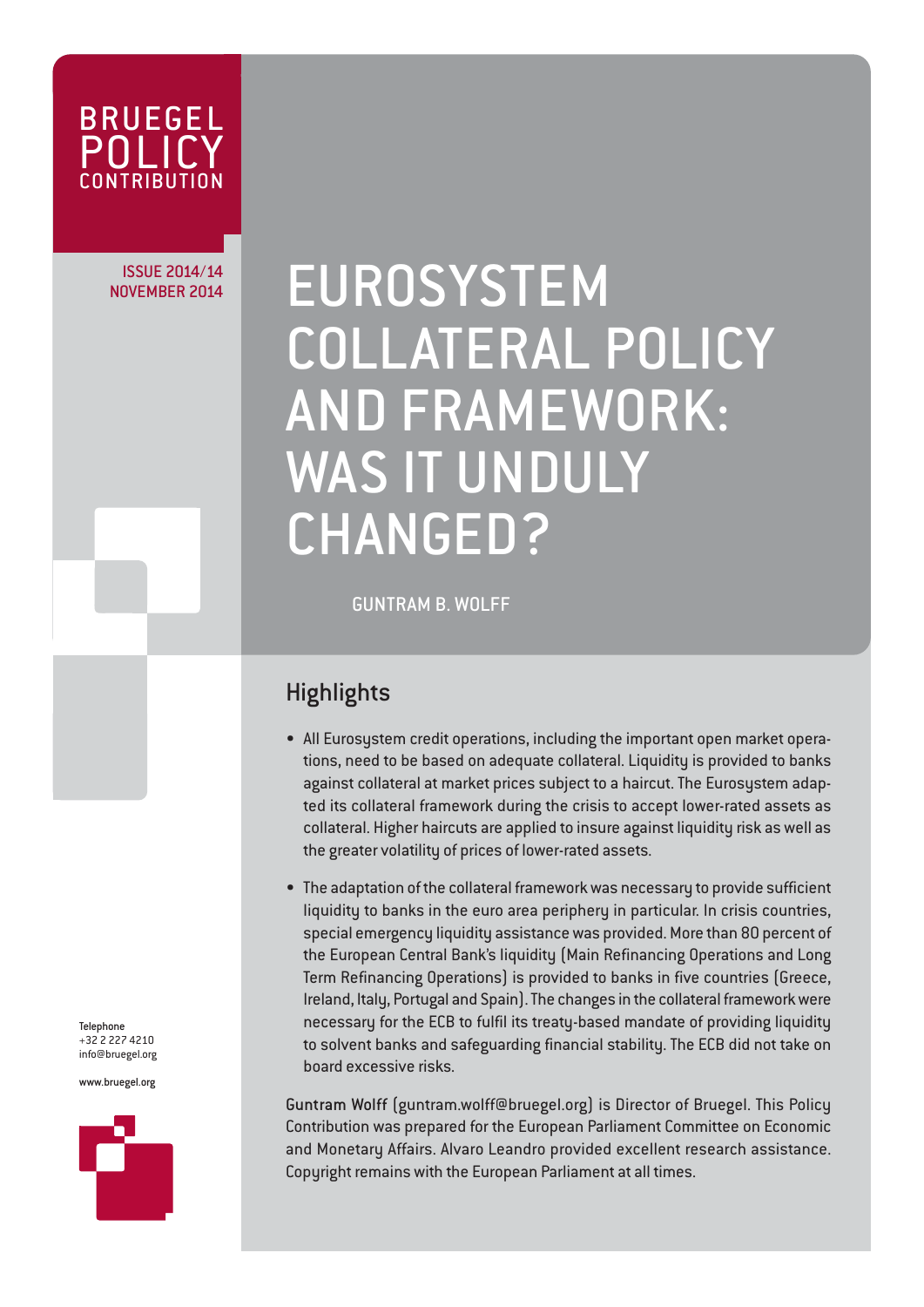BRUEGEL

# EUROSYSTEM COLLATERAL POLICY AND FRAMEWORK: WAS IT UNDULY CHANGED?

#### GUNTRAM B. WOLFF, NOVEMBER 2014

## EXECUTIVE SUMMARY

All Eurosystem credit operations, including the important open market operations, need to be based on adequate collateral. This means that when extending loans, the central bank requires collateral (assets pledged as security) to protect its balance sheet against the risk of default by the borrower (credit risk). The collateral is accepted at market price subject to a haircut. The haircut is applied to insure against liquidity risk and downward changes in the prices of the collateral.

The Eurosystem adopted its collateral framework during the crisis to accept lower-rated assets as collateral. The adaptation of the collateral framework was necessary to provide sufficient liquidity to banks in the euro-area periphery in particular, but also to some banks in the core. More than 80 percent of European Central Bank liquidity (Main Refinancing Operations, MRO, and Long Term Refinancing Operations, LTRO) is provided to five countries (Greece, Ireland, Italy, Portugal and Spain). Haircuts were increased to insure against the greater liquidity risk and greater price volatility of lower-rated assets. In crisis countries, special emergency liquidity assistance (ELA) was provided. ELA is provided by national central banks with the approval of the ECB governing council against collateral that does not meet the ECB's collateral standard. Potential losses from ELA operations would be borne by the national central bank.

In general, any collateral framework has an impact on prices and allocations. The ECB's framework aims to minimise this impact by taking collateral at market prices. Nevertheless, prior to the crisis, the ECB's collateral framework was criticised as reducing liquidity risk premia and thereby contributing to the insufficient differentiation of sovereign risk. However, it is unlikely that this effect was substantial. In the crisis period, the ECB's collateral policy was criticised on the grounds that it would allow the funding of large current account deficits in the face of a balance-of-payments crisis. Sinn and Wollmershäuser (2011) thus argued that ECB liquidity – as a result of the changed collateral policy – had an impact on allocation of consumption and investment.

While it is true that without ECB liquidity, adjustment of current accounts in the periphery would have been more rapid, the ECB policy was still legitimate. In particular, the changes to the collateral framework were necessary for the ECB to fulfil its treaty-based mandate of providing liquidity to solvent banks and safeguarding financial stability. Without lowering the minimum required rating, banks in a number of countries would have been without access to the ECB liquidity window. Ultimately, the decision to stop granting liquidity to banks in one country of the monetary union is outside the scope of monetary policy. The creation of a banking union will mitigate some of the problems related to collateral policy. Overall, the ECB appropriately adapted its collateral framework and policy in the course of the crisis.

## **INTRODUCTION**

Open market operations represent the key monetary policy instruments used by the ECB. All Eurosystem credit operations, including open market operations, need to be based on adequate collateral. This means that when extending loans, the central bank requires collateral (assets pledged as security) to protect its balance sheet against the risk of default by the borrower (credit risk). Monetary policy in the euro area is largely operated through the lending of central bank money to banks with fixed maturities and at a certain interest rate against collateral. Among the most important examples are the Main Refinancing Operations (MRO) and Long-Term Refinancing Operations (LTROs)<sup>1</sup>. Banks pledge collateral against these loans. Figure 1 shows the composi-

1. According to the 'Guideline of the ECB of 20 September 2011 on monetary policy instruments and procedures of the Eurosystem', all Eurosystem credit operations (ie liquidity-providing monetary policy operations and intraday credit) have to be based on adequate collateral. Liquidity-providing monetary policy operations include the Main Refinancing Operations and the Long-Term Refinancing Operations. The Eurosystem has developed a single framework for eligible collateral common to all Eurosystem credit operations (also referred to as the 'Single List').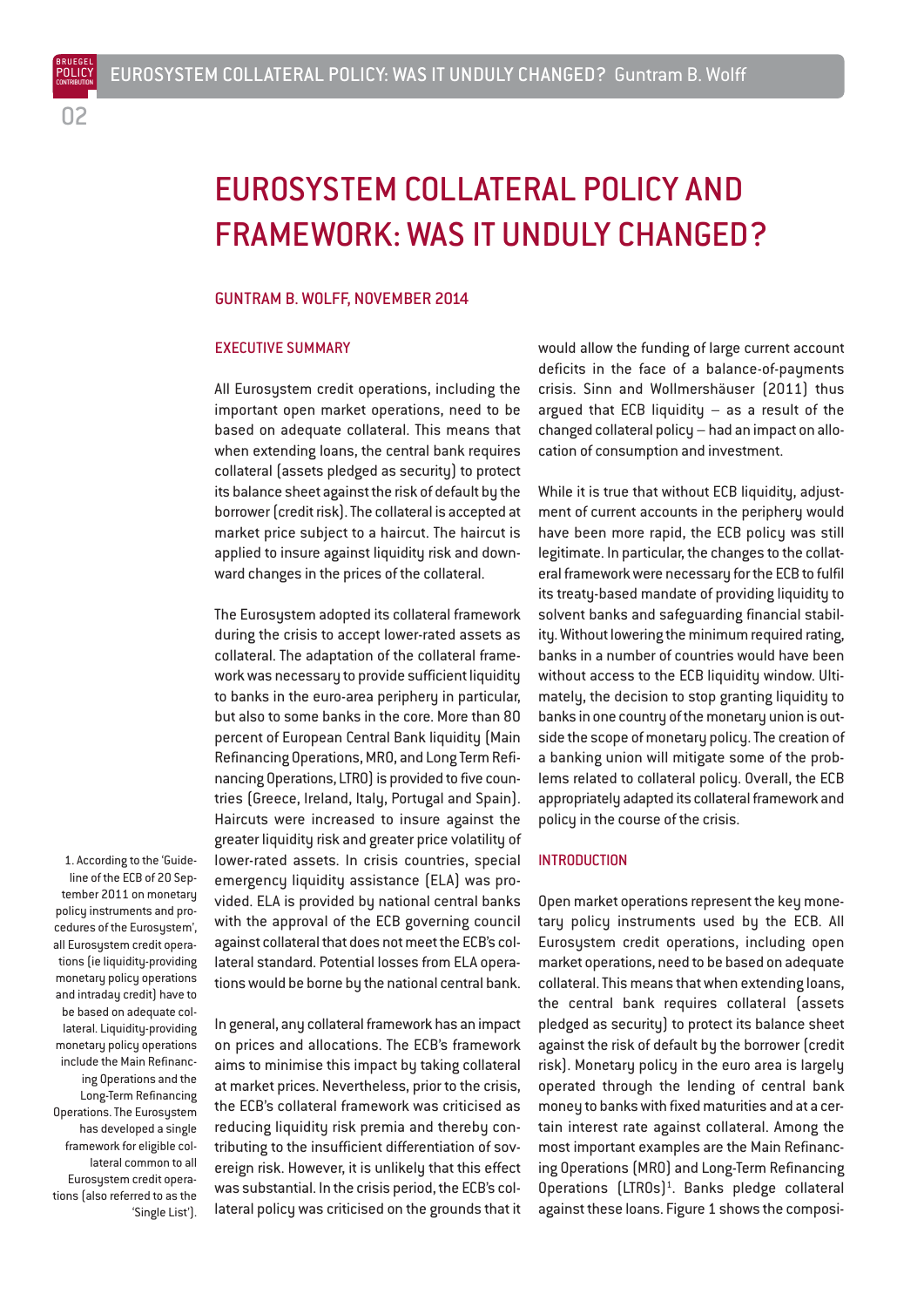BRUEGEL

tion of the ECB balance sheet. The main driver of changes in the size of the balance sheet are liquidity operations, for which collateral is needed.

The definition of what is eligible as collateral is therefore of central importance for the implementation of monetary policy in the euro area. The Eurosystem introduced a single list of eligible collateral in January 2007<sup>2</sup>. A collateral framework is based on a number of central considerations. Its central aim is to protect the balance sheet of the ECB and thereby its shareholders and ultimately taxpayers against undue risks. In the liquidity operations, the counterpart to the ECB is the bank that receives liquidity. The bank is required to return the liquidity after a certain period to the ECB, at which point it will recover the collateral. Only when the bank is unable to re-pay the liquidity it previously received, can the ECB use the collateral to prevent a loss. The value of the collateral should therefore reflect the amount of liquidity given to the bank. The aim of the collateral framework is to define a framework that provides the Eurosystem with adequate protection against losses, while defining enough eligible collateral so that solvent banks can access enough central bank liquidity. The framework is defined in the document 'The implementation of monetary policy in the euro area: General documentation on Eurosystem monetary policy instruments and procedures'3 and subsequent updates.

Adequate access to ECB liquidity is of vital importance for banks and for the implementation of monetary policy. Banks need access to central bank liquidity for their daily operations. In particular, when interbank markets are under stress, the banking system relies heavily on central bank liquidity. The way the ECB regulates the access to central bank liquidity is, in turn, a central part of monetary policy. The collateral framework plays an important role in this regard.

The Eurosystem's collateral framework is from time to time subject to political and academic criticism. Buiter and Sibert (2004) were perhaps

## Figure 1: Assets of the European Central Bank (€ billions)



among the most vocal and early critics arguing that the collateral treatment of sovereign debt by the Eurosystem was at least in part responsible for the small sovereign yield differentials in the euro area. In particular, they argue that despite the differences between triple A and single A ratings, all sovereign debt was accepted as collateral at the same haircut. By not properly differentiating the liquidity risk, the Eurosystem would implicitly weaken fiscal discipline. More recent criticism focused on the role of the collateral system in allowing the financing of capital withdrawals from the euro-area periphery during the recent balanceof-payment crisis.

In this note, we review the collateral framework of the Eurosustem and how it has developed during the crisis. We then add some considerations about the potential impact of the collateral framework on pricing and asset allocations, before drawing some conclusions.

## THE ECB's CHANGING COLLATERAL FRAMEWORK

The main parameters for a collateral system are the definition of which assets are acceptable as collateral, what is the required rating of assets for them to be accepted as collateral and what is the imposed haircut on the market value of the asset. During the crisis, the ECB adapted all three criteria of the collateral framework.

2. Before that date, the collateral framework was divided into two tiers. The first tier consisted of marketable debt instruments that have uniform eligibility criteria for the euro-area countries set by the ECB. Tier 2 consisted of assets that were of particular importance for national financial markets. The eligibility criteria were set by the national central banks. In January 2007, the Eurosystem moved to a single collateral list. German banks were keen to include bank loans in the definition of collateral. See Bundesbank, *Monthly Bulletin*, April 2006 http://www.bundesbank.de/Red aktion/EN/Downloads/Publications/Monthly Report Articles/2006/2006 04 eligible coll ateral.pdf? blob=publicationFile.

3. Guideline ECB/2011/14.

*'Recent criticism of the Eurosystem's collateral framework has focused on the role of the collateral system in allowing the financing of capital withdrawals from the euro-area periphery during the recent balance-of-payment crisis.'*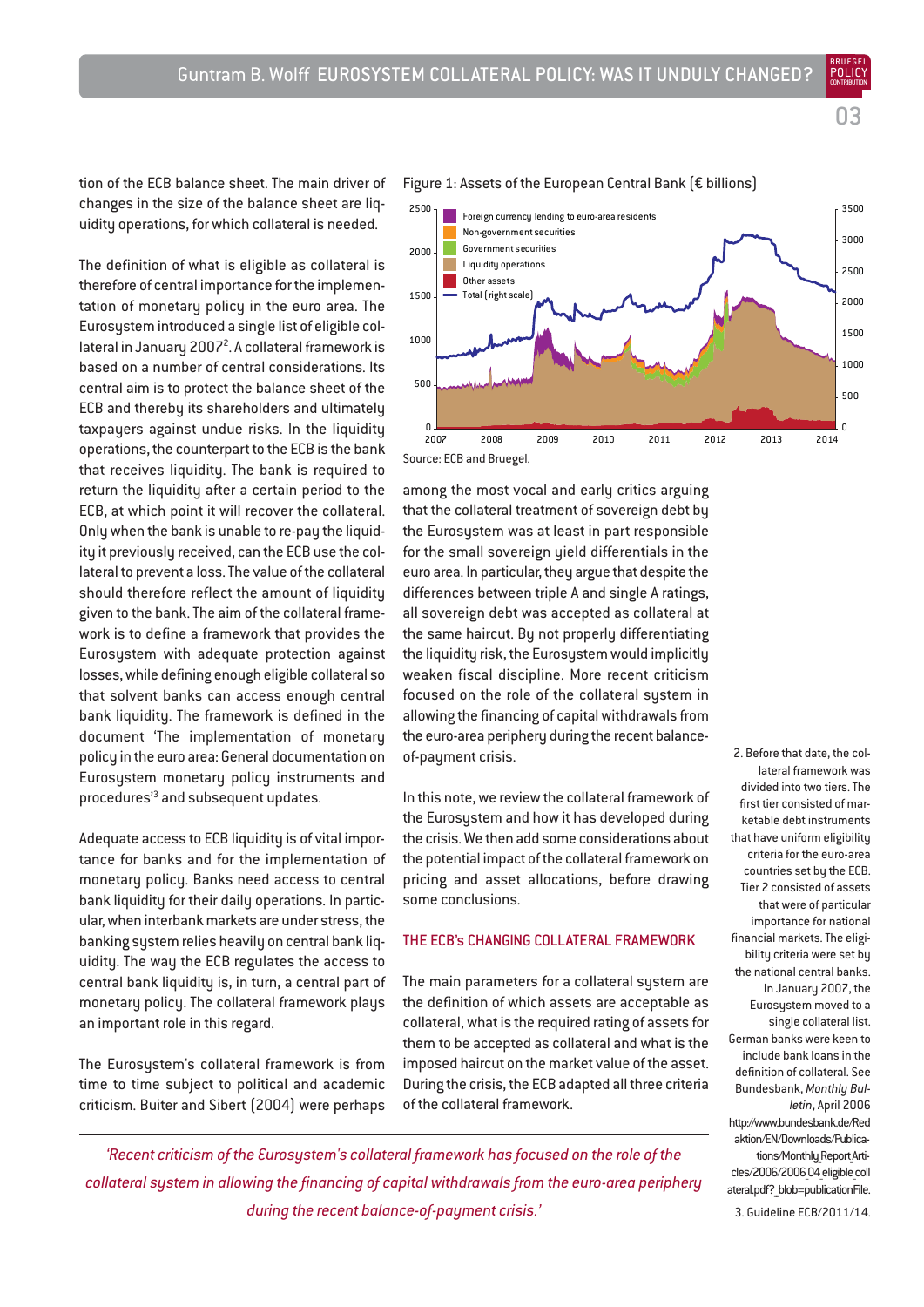Table 1 summarises the asset classes that the Eurosystem and other major central banks accept as collateral. The ECB accepts a greater variety of assets than other central banks. The Fed, for example, only accepts central government bonds and bonds of public sector institutions other than central governments. This is sufficient for the Fed to provide liquidity to the US banking system. In the euro area, in contrast, the banking system is not only much larger than in the US, it is also much more heterogeneous and embedded in 18 different national (legal and historical) systems. A broader definition of collateral is therefore necessary.

The basic idea of the collateral framework is that lower-rated collateral is only accepted against bigger haircuts. While liquidity is only provided at the market value of the asset, thereby taking into account higher default risks as priced in the markets, the bigger haircut for lower rated collateral compensates for the greater risk of changes in valuation that lower-rated collateral represent for the Eurosystem, and for the higher liquidity risk of these assets. Tables A1 and A2 in the annex describe the different categories of collateral according to rating and liquidity and the haircut applied. The lower the rating, the bigger the haircut. For example, central government debt with the best rating and a maturity of 3-5 years would only

(http://www.ecb.europa.eu/pub/pdf/other/collateralframeworksen.pdf).

be subject to a minimal haircut of 1.5-2.5%. Government debt rated between BBB\* and BBB-, in contrast, would be subject to a haircut of 9-10%. During the crisis, the Eurosystem substantially adapted its collateral framework to ensure adequate access to liquidity. The ECB had to adapt the collateral standards in order to be able to provide sufficient liquidity to banks that were experiencing liquidity shortages. In particular, when the interbank market froze, the ECB had to fulfil its role as a lender of last resort and provide the banking system with adequate liquidity.

More specifically, the ECB adapted its rating standards as well as the haircuts applied to collateral. As top-rated collateral in the banking system became less available, the ECB lowered the minimum required rating. To compensate for the increasing riskiness (ie increased volatility during the crisis), the ECB also increased the applied haircuts.

Figure 2 on the next page shows the developments in credit rating thresholds of the ECB's collateral framework since 2008 for a number of assets. The following major steps can be noted:

- At the start of the crisis:
	- All eligible collateral except ABS: credit rating threshold at A–

| Table 1: Asset-classes eligible as collateral for major central banks                                              |            |            |                 |            |     |            |  |
|--------------------------------------------------------------------------------------------------------------------|------------|------------|-----------------|------------|-----|------------|--|
| <b>Collateral</b>                                                                                                  | Eurosystem | <b>BoE</b> | <b>Riksbank</b> | <b>SNB</b> | Fed | <b>BoJ</b> |  |
| Marketable assets                                                                                                  |            |            |                 |            |     |            |  |
| Debt instruments issued by:                                                                                        |            |            |                 |            |     |            |  |
| Central governments                                                                                                |            |            |                 |            |     |            |  |
| <b>Central banks</b>                                                                                               |            |            |                 | $\bullet$  |     |            |  |
| Public sector institutions other than central govts                                                                |            |            |                 | $\bullet$  |     |            |  |
| <b>Supranational institutions</b>                                                                                  |            | $\bullet$  | $\bullet$       | $\bullet$  |     |            |  |
| Credit institutions (covered bonds)                                                                                |            |            |                 |            |     |            |  |
| Credit institutions (excluding covered bonds)                                                                      |            |            |                 |            |     |            |  |
| Corporations (other than credit institutions)                                                                      |            |            | $\bullet$       | $\bullet$  |     |            |  |
| Asset-backed securities [ABS]                                                                                      |            | $\bullet$  |                 |            |     |            |  |
| <b>Equities</b>                                                                                                    |            |            |                 |            |     |            |  |
| Money market funds                                                                                                 |            |            |                 |            |     |            |  |
| Gold                                                                                                               |            |            |                 |            |     |            |  |
| Non-marketable assets                                                                                              |            |            |                 |            |     |            |  |
| Credit claims (bank loans)                                                                                         |            |            |                 |            |     |            |  |
| Non-marketable retail mortgage-backed debt instruments                                                             |            |            |                 |            |     |            |  |
| Cash as collateral                                                                                                 |            |            |                 |            |     |            |  |
| Cash including fixed-term deposits from eligible parties                                                           |            |            |                 |            |     |            |  |
| Source: ECB (2013), Collateral eligibility requirements: a comparative study across specific frameworks, July 2013 |            |            |                 |            |     |            |  |

POLICY **CONTRIBUTION**  $\cap$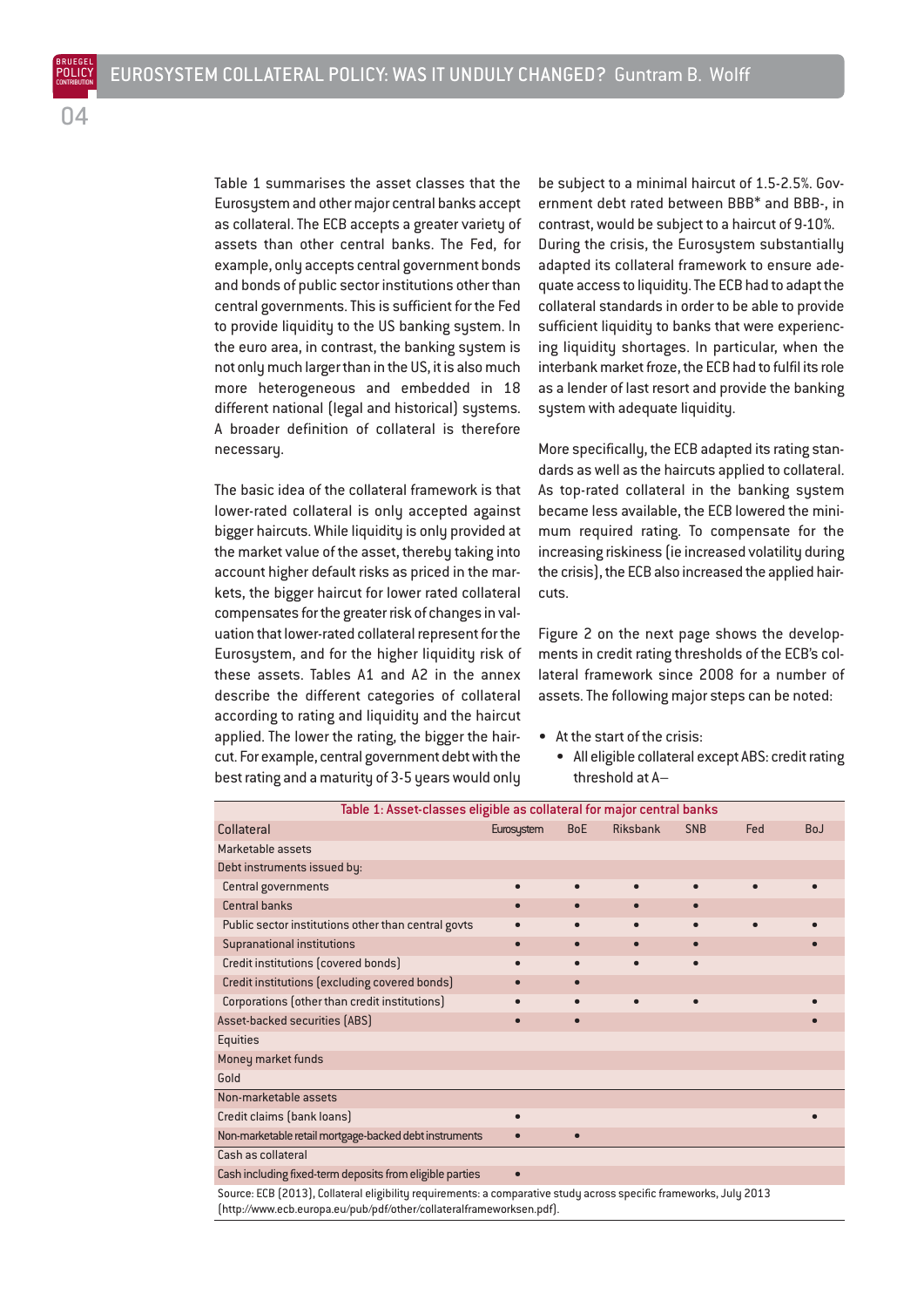**CONTRIBUTION** 05

POLICY

- All ABS: credit rating threshold at AAA
- 22 October 2008: credit rating threshold of all eligible collateral except ABS lowered to BBBas a temporary measure. It was decided on 8 April 2008 that this measure was to be made permanent (ECB/2011/14).
- 8 December 2011: credit threshold of ABS based on either only residential mortgages or

## Figure 2: Credit rating thresholds of the ECB's collateral framework



Source: Bruegel based on European Central Bank. Note: Credit ratings following Fitch and Standard and Poor's rating system.

Figure 3: Valuation haircuts by asset classes in the ECB collateral framework



- 
- Low-rated ABSs backed by commercial mortgages Low-rated ABSs backed by credit card receivables
- .... High-rated government debt instruments
- .... Low-rated government debt instruments

Source: Bruegel based on European Central Bank. Notes: The haircuts of uncovered bank bonds and government debt instruments shown are those for assets with a residual maturity of 5-7 years. Haircuts shown are for fixed coupon assets. Highrated: AAA to A-. Low-rated: BBB+ to BBB-. Lines are not continuous because those asset classes were not eligible as collateral beforehand. Individual asset-backed securities, covered bank bonds (jumbo covered bank bonds, traditional covered bank bonds and other covered bank bonds) and uncovered bank bonds that are theoretically valued in accordance with Section 6.5 of the 'Guidelines on monetary policy instruments and procedures of the Eurosystem' are subject to an additional valuation haircut. This haircut is directly applied at the level of the theoretical valuation of the individual debt instrument in the form of a valuation markdown of 5 percent. only loans to SMEs reduced to A- at issuance and at any time subsequently (ECB/2011/25).

- 20 June 2012: credit threshold of ABS based on auto loans, leasing, commercial mortgages, consumer finance, residential mortgages or loans to SMEs reduced to BBB- at issuance and at any time subsequently.
- 9 July 2014: credit threshold of ABS based on auto loans, leasing, commercial mortgages, consumer finance, residential mortgages, loans to SMEs or credit card receivables reduced to BBB- at issuance and at any time subsequently (ECB/2014/31).

The ECB significantly changed the haircuts it applies to several types of collateral. Figure 3 shows the changes in the haircut for a number of marketable assets. The haircuts for high rated uncovered bank bonds (with 5-7 year residual maturity) and ABS were increased by about 150 percent to 12.5 percent and 16 percent respectively in September 2010. As already mentioned, the credit threshold of all eligible collateral except ABS was lowered to BBB- in 2008, conditional on an additional 5 percent haircut. Certain tupes of low-rated ABS became eligible as collateral only in 2012 or later. With the recent improvement in market sentiment, the size of the haircuts applied to uncovered bank bonds, high-rated ABS and some types of low-rated ABS was reduced again.

For government bonds, the Eurosystem modified the applied haircuts only slightly. At the start of the crisis only high-rated government debt instruments were accepted as collateral (remember that the minimum threshold on all marketable assets except ABS was A-). These were given a valuation haircut of 3 percent for assets with a 5-7 year residual maturity. When lower-rated government bonds became eligible, it was at an additional 5 percent haircut, at 8 percent. These haircuts remained constant until September 2013 when the haircuts of high-rated and lower-rated government bonds were changed to 2 percent and 10 percent respectively. However, for crisis countries, the ECB changed its collateral framework a number of times to allow government debt to become acceptable as collateral again. Greek government bonds became eligible despite being below the BBB- minimum rating subject to a special haircut in December 2012<sup>4</sup>. In May 2013, a

4. In the case of Greece, Greek government bonds were falling below the rating threshold necessary to be accepted as collateral. The ECB therefore announced a change to the eligibility criteria for Greek government debt specifically and applied a special haircut on 19 December 2012. See http://www.ecb.europa.eu/p ress/pr/date/2012/html/pr1 21219.en.html.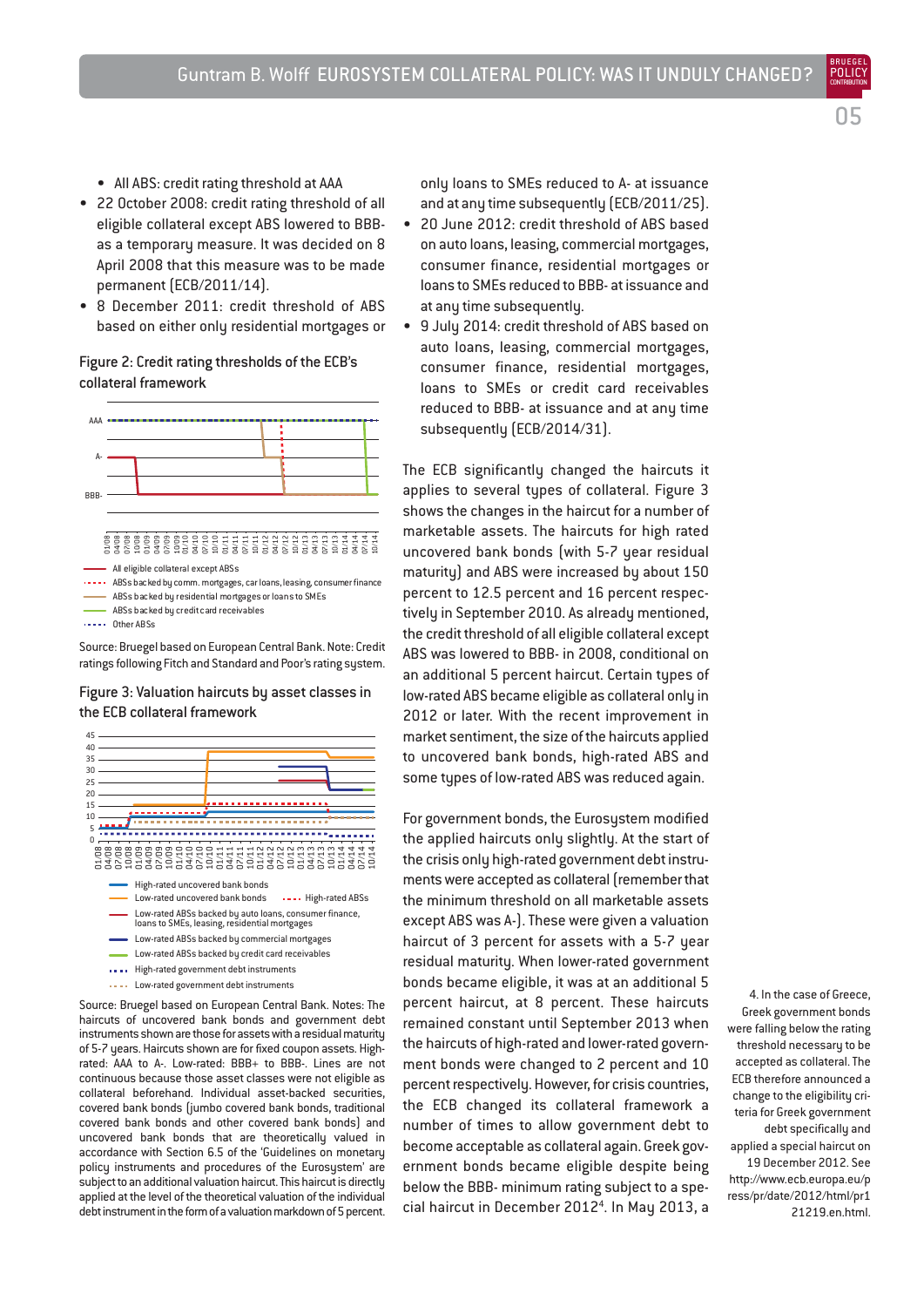similar decision was taken for Cypriot debt, a decision that was reversed already in July 2013 thanks to the rating upgrade $5$ . .

Figures 4 and 5 show the availability and use of collateral in the Eurosystem. As can be seen, the eligible collateral amounts to €14 trillion, the largest part of it being central government bonds. During the crisis, the allocation of ECB liquidity to different countries changed substantially. More and more ECB liquidity went to the banking systems of weaker countries. Figure 6 shows that the amount of liquidity in those countries increased substantially up to the summer of 2012 when the announcement of the OMT programme calmed markets. The share of liquidity of banks in five





Source: European Central Bank.

Figure 5: Use of collateral by asset type (€tn, after valuation and haircuts, averages of end-of-month data)







Source: Updated from Pisani-Ferry and Wolff (2012) using data from the ECB and national central banks.

06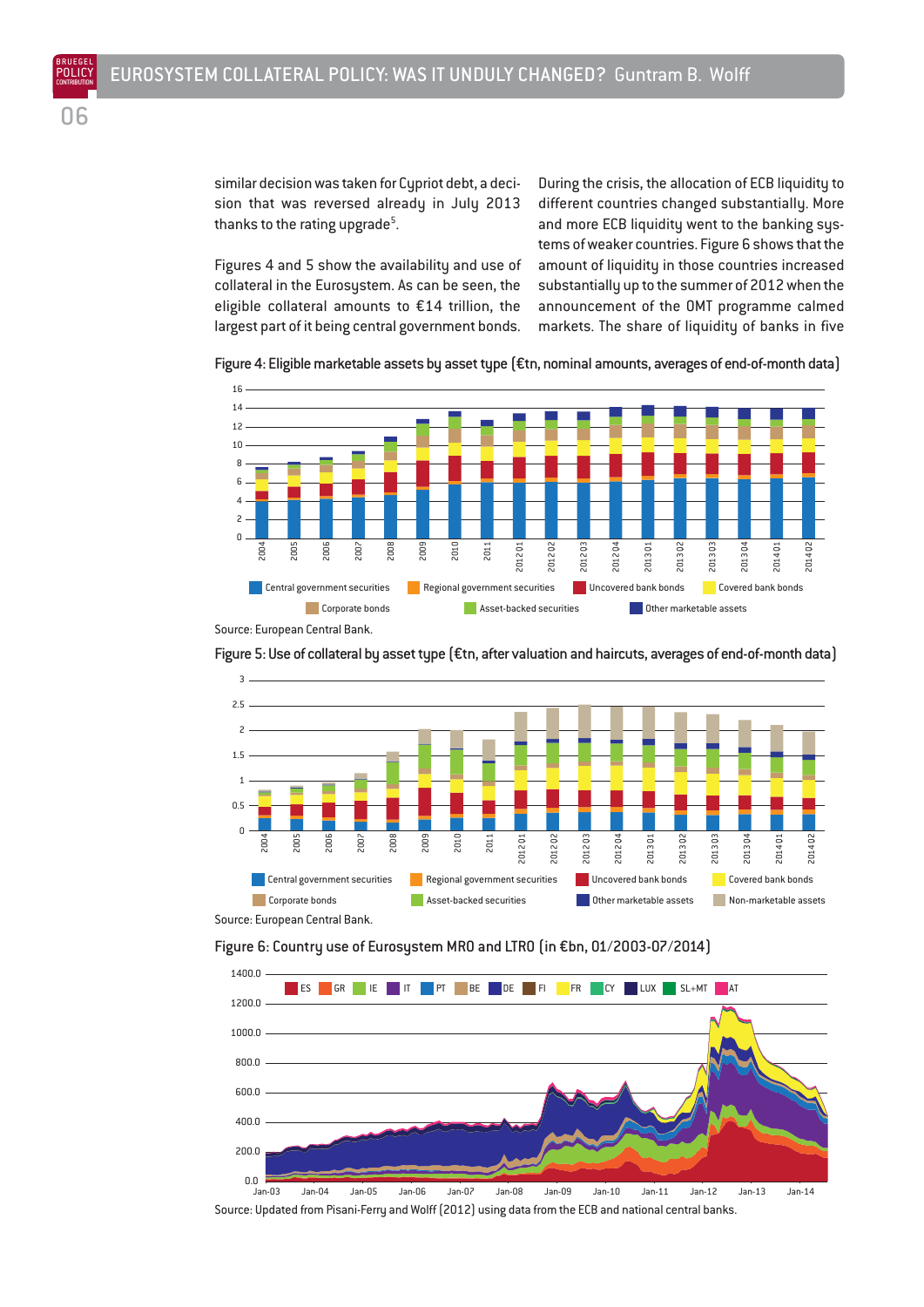euro-area countries (IT, ES, PT, IE, GR) in total ECB liquidity currently exceeds 80 percent.

In the crisis countries, the Eurosystem experienced the particular difficulty of having to provide liquidity to banks of countries that were on the brink of insolvency and had to ask for financial assistance. In these countries, the rating of assets that were held by the banking system often dropped significantly, which put severe limits on the ability of these banks to access ECB liquidity directly. At the same time, the ECB did not want to lower collateral standards even further because it was feared that the ECB would take too much risk on board. The solution to this problem was the socalled 'ELA', or 'Emergency Liquidity Assistance'.

ELA needs to be approved by the ECB governing council. The approval of the governing council is needed because ELA operations influence the amount of liquidity available in the euro area and therefore the monetary policy stance. ELA is essentially provided because of lack of available appropriate collateral for normal monetary policy operations. In ELA, the liquidity is given by the national central bank to banks resident in the country against lower quality collateral. For example, the collateral could be below-credit-threshold sovereign bonds. If the bank that receives liquidity is unable to redeem the liquidity with the national central bank, then the national central bank uses the low-quality collateral to avoid losses. If there are losses, those losses remain with the national central bank and are not losses of the Eurosustem.

07

BRUEGEL

Figure 7 shows the changing levels of ELA to banks in Ireland, Greece, Cyprus and even Belgium, which needed special liquidity during its banking crisis. As can be seen, the amounts of liquidity made available via the instrument were quite substantial at the heights of the respective crises. This also shows that the collateral framework did impose limits on the standard access to liquidity in a number of countries.

## CONCLUDING REMARKS ON IMPACT OF COLLATERAL FRAMEWORK ON ASSET ALLOCATIONS AND PRICES

There is only a limited literature that discusses the impact of the collateral framework on asset allocation and prices in the euro area. In general, collateral influences market prices because in an exchange between two parties the collateral will reduce information uncertainties. Geanakoplos and Zame (2007) show that, in a general equilibrium model, the availability of collateral in an economy when there is a possibility of default affects prices in a number of markets as well as the allocation of assets. Brumm *et al*(2013) argue along similar lines. Chapman *et al*(2011) develop a general framework for central bank haircut policy and argue that the haircut insures against two types of risk: liquidity risk and downside risk of the price of the collateral. Setting a haircut

Figure 7: Emergency Liquidity Assistance to banks in Ireland and Greece



Source: Bank of Greece, Central Bank of Ireland, Central Bank of Cyprus, Central Bank of Belgium. Note: Since ELA operations are not very transparent, the amounts of ELA are proxied by the category 'Other Assets' in the respective national central banks' balance sheets before April 2012, and the category 'Other claims on euro-area credit institutions denominated in euro'. This change was due to a harmonisation of data publication in the euro area. In the case of Belgium we proxy ELA operations only by the 'Other claims on euro-area credit institutions denominated in euro' category.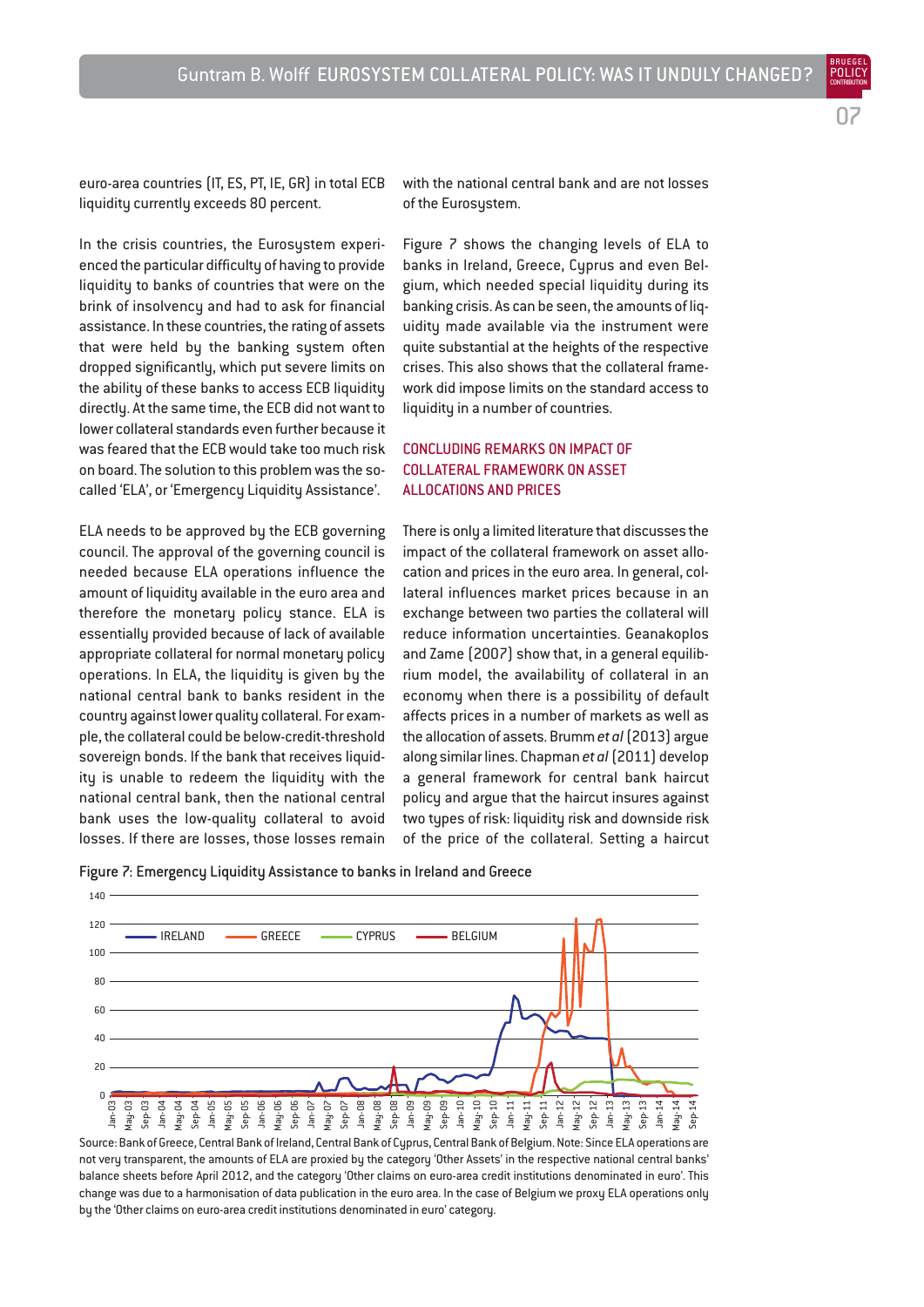involves a trade-off between the liquidity needs of the counterparties and portfolio choices. The Bank of Canada (2011) described how the collateral system is based on the mark-to-market principle and on applied haircuts. The report argues that haircuts can affect asset allocations and that, during extreme crises, the central bank should actually reduce haircuts in order to mitigate the shortage of liquidity.

In principle, the aim of the collateral framework of the Eurosystem is to avoid distorting prices and allocation. The basic idea is that assets are priced in markets and that the collateral framework does not alter the prices. The former chief economist of the ECB, Issing (2005), argued that:

*"All financial assets offered as collateral, including government bonds, are valued daily at market prices. In its collateral policy, the ECB therefore relies on the judgment of the market to distinguish among government bonds and, implicitly, the fiscal behaviour of member states. Moreover, the ECB sets credit standards for the eligibility of assets as collateral and is bound by the Treaty not to distinguish between government and private issuers in the implementation of these standards."*

Issing therefore argues that markets decide on the prices of both private and public assets, and the ECB provides liquidity only against the market price of those assets.

Buiter and Sibert (2005) contradict this view and argue that the fact that all sovereign debt at the time was placed in the same category not only suggested to markets that sovereign debt has equal solvency, but also that it has equal liquidity. As the Eurosystem is a large player in the Euromarkets, this signal increased the liquidity of Greek and other bonds substantially and thereby lowered spreads. The artificial liquidity enhancement, they argue, would matter for the valuation and the valued credit risk of sovereign debt. While such a liquidity effect is possible, it is doubtful that this was one of the main drivers of low sovereign bond spreads prior to the crisis. In fact, liquidity risk premia are estimated to be rather small compared to the more important solvency risk premia. The low differentiation of sovereign yields is therefore rather a sign of a market assessment that solvency risks were comparable.

With the downgrade of a number of sovereign debt instruments during the crisis, the Eurosystem had to adapt its collateral framework to allow banks to have sufficient eligible collateral and to be able to continue to access liquidity. Several sovereign debt instruments are now subject to larger haircuts than the top-rated sovereign debt instruments, to reflect their lower liquidity and their greater market price volatility.

Anecdotal evidence from rating agencies suggests that the collateral framework as such does not influence the ratings of banks. However, banks that rely on large amounts of ECB liquidity receive a worse rating *ceteris paribus*<sup>6</sup> . This should not, however, be confounded with the impact of the collateral framework as such. On the contrary, the lowering of collateral standards was done in order to support the access of banks to liquidity.

The ECB had to significantly adapt its collateral framework when banks in the euro-area periphery found it increasingly difficult to access liquidity in the interbank markets. This was particularly the case when the sovereign debt crisis was at its peak and investors and banks feared not only that governments could default on their debt but also that countries could leave the euro and re-introduce national currencies. In fact, when sovereign ratings fell below A-, a change in the collateral framework was necessary because most other assets in the same economy would have a rating below the government debt rating. In this particular situation, the ECB acted according to its treatygiven mandate: to provide liquidity to the banking system and prevent a financial crisis. It did so in a prudent manner by accepting collateral only at market price and applying a larger haircut for less credit-worthy assets. Limits on collateral availability would have implied limits on Target 2 balances<sup>7</sup>, which would have meant that even solvent banks would have had to default because of the lack of liquidity<sup>8</sup>. This would have violated a fundamental principle of central banking, which is to provide abundant liquidity to solvent banks in order to prevent financial crises. Limits on liquidity provisioning would thus not only have resulted in bank defaults, but could have triggered a major

6. See p37 of Standard and Poors (2011) *Banks: rating methodology and assumptions*, 9 November. 7. The Target 2 system is the payment system of the euro area. During the crisis, large creditor and debtor positions built up for different countries of the euro area. These balances reflected the amount of liquidity provided by the central bank on which the local banking system had to rely. 8. See Wolff (2011) 'Lack of

collateral will stop euro flows', *Financial Times*, 8 June, http://www.ft.com/intl/cms/

s/0/8079d8cc-9179-11e0 b1ea-00144feab49a.html.

08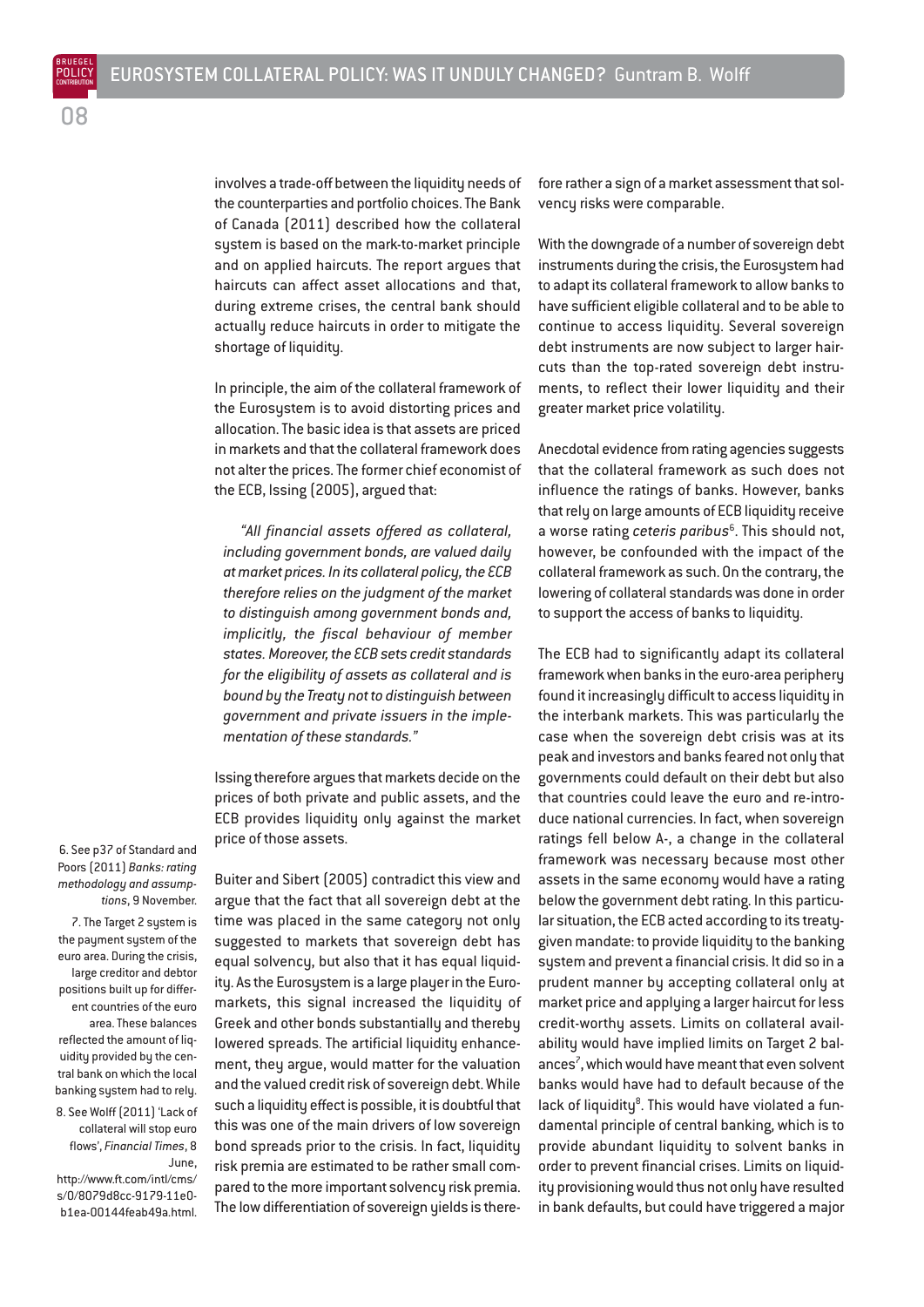09

BRUEGEL

financial crisis with possible exits of countries from the euro.

The adaptation of the collateral framework was necessary to allow access to finance during the severe balance-of-payments crisis of the euroarea periphery during 2010-12. This policy has been criticised by, for example, Sinn and Wollmershäuser (2011) as a de-facto fiscal bail-out. The authors argue that the ECB liquidity provisioning in fact permitted a slower adjustment of current accounts – in other words, the collateral policy has an impact on consumption, investment and allocation. Merler and Pisani-Ferry (2012) also interpret the capital outflows as a balance-of-payments crisis and argue that a tightening of collateral standards could have limited the Target 2 increases. However, such a step could not have been undertaken quickly without endangering the stability of the financial system.

The altered distribution of liquidity in the Eurosystem can, however, also be interpreted as a normal liquidity operation providing funds to banks that experience a liquidity run. As the banks are judged to be solvent by the relevant supervisor, such liquidity provisioning is a normal part of central bank action. Some evidence suggests that banks with

questionable solvency used the collateral framework for continued access to liquidity with a view to delaying insolvency recognition. For example, Monte dei Paschi issued state guaranteed bonds that were then repurchased to be used as collateral for transactions with the Eurosystem. This example shows that the Eurosystem faced a very difficult situation because it had to rely on local supervisors' assessments of the solvency of banks in its liquidity operations. The creation of a system of common supervision was therefore of great importance not least for the ECB's liquidity operations.

Overall, the ECB fulfilled its treaty-given mandate as a central bank for the entire euro area by adapting its collateral framework during the crisis. If it had acted differently, it would have put limits on access to liquidity and ultimately on the ability of countries to remain in the euro – a choice that is outside its mandate<sup>9</sup>. With its changes in collateral policy, it did not unduly influence asset allocations and prices, nor did it take on board excessive risks thanks to haircuts and mark-to market policy. Completing the banking union is desirable to reduce the risk for the Eurosystem in its liquidity operations.

## **REFERENCES**

Bank of Canada (2011) 'Liquidity provision and collateral haircuts in payments systems', *Bank of Canada Review – Autumn 2011*

Brumm, Grill, Kubler, and Schmedders (2013) 'Collateral requirements and asset prices', Swiss Finance Institute *Research Paper* No. 11-10

Buiter, Willem and Sibert, Anne (2005) 'How the Eurosystem's treatment of collateral in its open market operations weakens fiscal discipline in the Eurozone (and what to do about it)', *Discussion Papers* 5387, CEPR

Chapman, James, Chiu, Jonathan, and Molico, Miguel (2011) 'Central Bank Haircut Policy', *Annals of Finance* 7 (3): 319–48

European Central Bank (2000) 'Guideline of the ECB of 31 August 2000 on monetary policy instruments and procedures of the Eurosystem' (ECB/2000/7)

European Central Bank (2006) 'Guideline of the ECB of 31 August 2006 amending Guideline ECB/2000/7 on monetary policy instruments and procedures of the Eurosystem' (ECB/2006/12)

European Central Bank (2008) 'Guideline of the ECB of 21 November 2008 on temporary changes to the rules relating to eligibility of collateral' (ECB/2008/18)

European Central Bank (2010) 'Guideline of the ECB of 16 September 2010 amending Guideline ECB/2000/7 on Monetary Policy Instruments and Procedures of the Eurosystem' (ECB/2010/13)

European Central Bank (2011) 'Decision of the ECB of 14 December 2011 on additional temporary measures relating to Eurosystem refinancing operations and eligibility of collateral' (ECB/2011/25) European Central Bank (2011) 'Guideline of the ECB of 20 September 2011 on monetary policy

9. In the case of the Cypriot programme, the ECB arguably endangered the continuity of the euro by accepting capital controls with the aim of preventing a further built-up of Target 2 balances. For a critique, see Wolff (2013) 'Capital controls in Cyprus will put euro at risk', *Financial Times*, 25 March,

http://www.ft.com/intl/cms/ s/0/dc0159dc-9301-11e2 b3be-00144feabdc0.html and 'Capital controls in Cyprus: the end of Target 2?', *Bruegel Blog* 23 March 2013,

http://www.bruegel.org/nc/b log/detail/article/1054-capital-controls-in-cyprus-theend-of-target2/.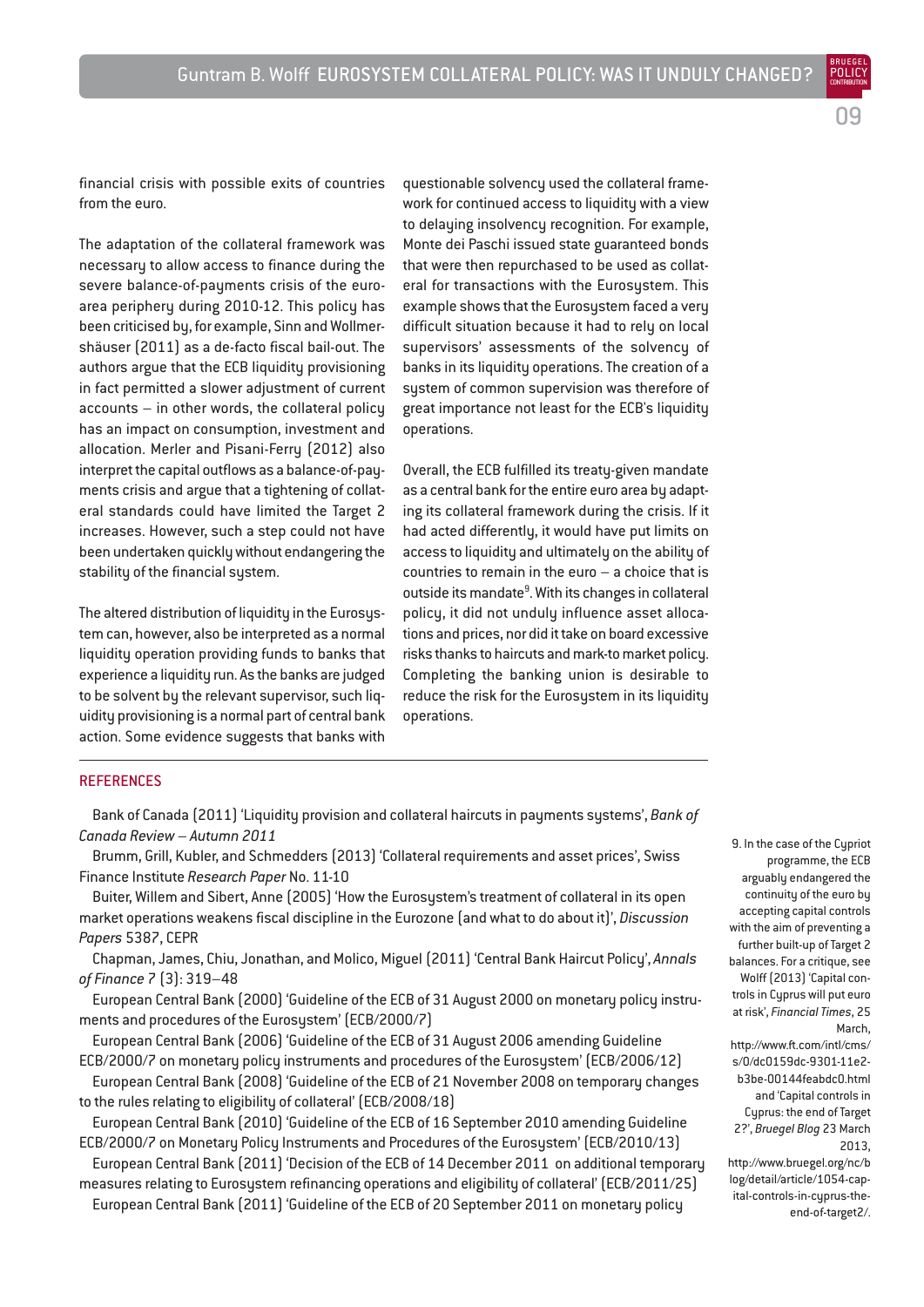instruments and procedures of the Eurosystem (recast)' (ECB/2011/14)

European Central Bank (2012) 'Decision of the ECB of 19 December 2012 on temporary measures relating to the eligibility of marketable debt instruments issued or fully guaranteed by the Hellenic Republic' (ECB/2012/32)

European Central Bank (2012) 'Decision of the ECB of 28 June 2012 amending Decision ECB/2011/25 on additional temporary measures relating to Eurosystem refinancing operations and eligibility of collateral' (ECB/2012/11)

European Central Bank (2012) 'ECB takes further measures to increase collateral availability for counterparties', *Press Release* 22 June, available at

http://www.ecb.europa.eu/press/pr/date/2012/html/pr120622.en.html

European Central Bank (2013) *Collateral eligibility requirements: a comparative study across specific frameworks*, July

European Central Bank (2013) 'Decision of the ECB of 2 May 2013 on temporary measures relating to the eligibility of marketable debt instruments issued or fully guaranteed by the Republic of Cyprus' (ECB/2013/13)

European Central Bank (2013) 'Decision of the ECB of 26 September 2013 on additional measures relating to Eurosystem refinancing operations and eligibility of collateral' (ECB/2013/35)

European Central Bank (2013) 'Decision of the ECB of 26 September 2013 on additional temporary measures relating to Eurosystem refinancing operations and eligibility of collateral' (ECB/2013/36)

European Central Bank (2013) 'Decision of the ECB of 28 June 2013 repealing Decision ECB/2013/13 on temporary measures relating to the eligibility of marketable debt instruments issued or fully guaranteed by the Republic of Cyprus' (ECB/2013/21)

European Central Bank (2013) 'Decision of the ECB of 5 July 2013 on temporary measures relating to the eligibility of marketable debt instruments issued or fully guaranteed by the Republic of Cyprus' (ECB/2013/22)

European Central Bank (2014) 'Guideline of the ECB of 9 July 2014 on additional temporary measures relating to Eurosystem refinancing operations and eligibility of collateral and amending Guideline ECB/2007/9 (recast)' (ECB/2014/31)

Geanakoplos, John and William, R. Zane (2013) 'Collateral equilibrium: a basic framework', *Discussion Paper* No. 1906, Cowles Foundation for Research in Economics, Yale University

Issing, Otmar (2005) 'One size fits all! A single monetary policy for the euro area', speech at the International Research Forum, Frankfurt am Main, 20 May, available at http://www.ecb.int/press/key/date/2005/html/sp050520.en.html

Merler, Silvia and Jean Pisani-Ferry (2012) 'Sudden stops in the euro area', *Policy Contribution* 2012/06, Bruegel

Pisani-Ferry, Jean and Guntram Wolff (2012) 'Propping up Europe?' *Policy Contribution* 2012/07, Bruegel

Sinn, Hans-Werner and Timo Wollmershäuser (2011) 'Target Loans, Current Account Balances and Capital Flows: The ECB's Rescue Facility', *Working Paper Series* 3500, CESifo Group Munich

Wolff, Guntram (2011) 'Lack of collateral will stop euro flows', *Financial Times*, 8 June, available at http://www.ft.com/intl/cms/s/0/8079d8cc-9179-11e0-b1ea-00144feab49a.html

Wolff, Guntram (2013) 'Capital controls in Cyprus will put euro at risk', *Financial Times*, 25 March, available at http://www.ft.com/intl/cms/s/0/dc0159dc-9301-11e2-b3be-00144feabdc0.html

Wolff, Guntram (2013) 'Capital controls in Cyprus: the end of Target 2?' Bruegel Blog, 23 March, available at http://www.bruegel.org/nc/blog/detail/article/1054-capital-controls-in-cyprus-the-endof-target2/

BRUEGEL POLICY